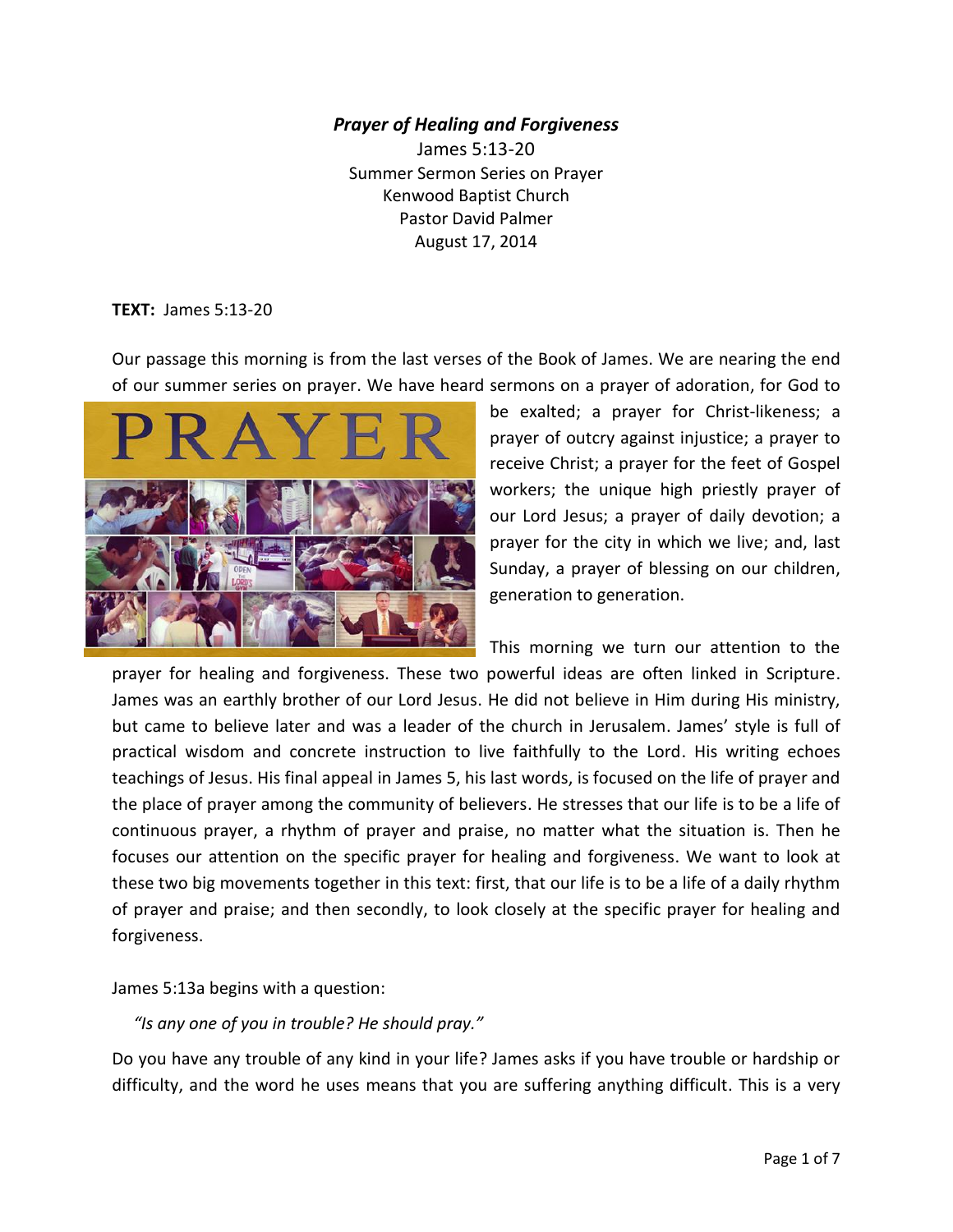broad term for hardship, stress in a relationship, anxiety over a grade, fearful about decisions concerning your future, any kind of trouble, distress, or difficulty. James says simply and profoundly: "Then pray." Whatever you encounter in this life that is difficult, go to the Lord in prayer. Last night at a wedding reception, I had a chance to interact with a Nigerian man who is going to seminary. I asked a little bit about his story. He told me that God had brought them out of Nigeria right before his home was attacked. He shared with me the great burden it is to his heart that Christians in Nigeria face great persecution. There has been a public commitment that Christians should be killed every Sunday. We paused right there in the midst of the celebration of the wedding, wrapped our arms around each other, and prayed for the believing community in the southern part of the world, that they would be saved and spared this morning. Whenever you're in trouble, train your heart to go to God in that trouble. Do not turn away from God at the time of trouble. When life or circumstances bring you low, James says, look up. All kinds of things happen to us in this life, and James wisely tells us whenever something difficult happens, then go to God. One of the worst things you can do for your spiritual life is to put up a barrier between you and God when difficulty comes. When the difficulty comes, just throw your heart open to God and say, "God, would you help me?"

## James continues, and he says in James 5:13b:

## *"Is anyone happy? Let him sing songs of praise."*

The word he uses is a very broad term: you're feeling good. James says, when you're feeling good, then take your high and go higher. Take the highs of your life and transpose them into the right key, and that is the key of praise. He sets our life in the framework of a rhythm of prayer to God and praise. The completion of any joy or blessing is praise. When God gives us blessings, we are to return them back to Him with the sound of praise. So, James tells us that our life is to be lived in this rhythm of prayer and praise.

#### Brother Lawrence, who wrote *The Practice of the Presence of God*, said:

 "There is not in the world a kind of life more sweet and delightful than that of a continual conversation with God."

In your walk with God, some of you struggle, feeling you must pray for a long time. It really isn't the length of prayer that counts, but the frequency. Charles Spurgeon reportedly said I hardly ever go 20 minutes without praying.

The evangelist John Wesley says about the person of prayer:

 "...his heart is ever lifted up to God, at all times and in all places. In this he is never hindered, much less interrupted, by any person or thing. In retirement or company, in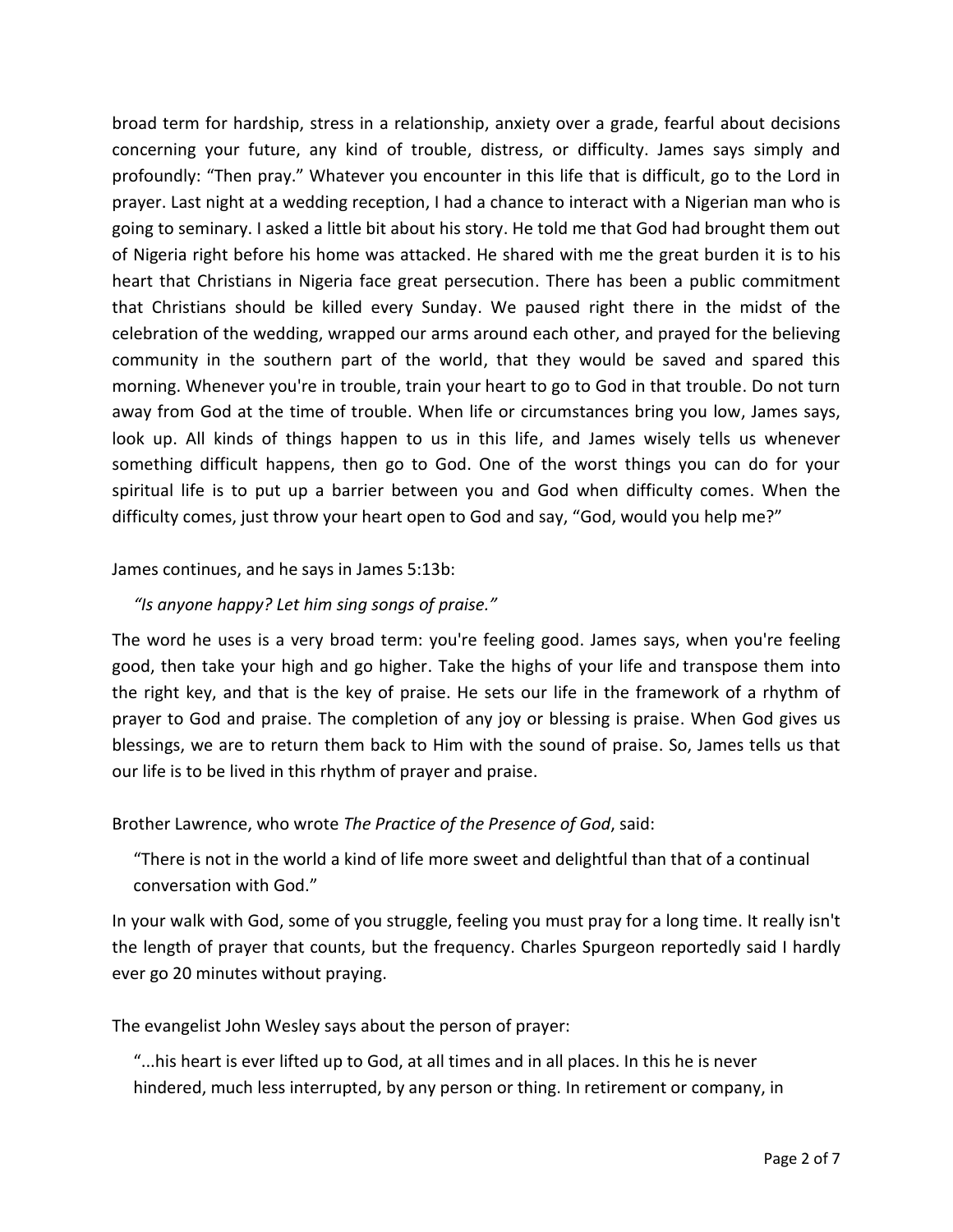leisure, business, or conversation, his heart is ever with the Lord. Whether he lie down or rise up, God is in all his thoughts; he walks with God continually, having the loving eye of his mind still fixed upon him, and everywhere 'seeing Him that is invisible.'"

This is the great adventure of living. I don't know about your heart, but my own heart has been renewed this summer in this way. I'm waking up with an expectation of what is God going to do today in and around me. Where will I be allowed to participate? This is where the action is. It really isn't in the newspaper. The action is with the Lord, in a daily conversation with Him, an open ear to His voice, day by day learning to walk with Him.

James then focuses our attention on the specific issue that arises in our lives when we're ill. Again, the term for sick is literally *weakness,* when you are in a state of weakness. I want to interpret that broadly: a place where you are were not in health. You may be physically ill; you may be suffering from an addiction; you may be bound up and chained by a certain pattern of behavior. You are sick in some way and bound, and when we are in this situation, the Bible never tells us to pick ourselves up by our own bootstraps. Never! In James 5:14, he says:

 *"Is any one of you sick? He should call the elders of the church to pray over him and anoint him with oil in the name of the Lord."*

When you're in the situation of weakness, you should ask to be prayed for. Isn't that wonderful? Sometimes you're so weak that you can't even pray, and so James says to humble yourself and allow yourself to be prayed for. Put the call out, and that call out goes specifically to people in the church who can pray for you. James uses the word *elders,* which literally means *old people*. This doesn't mean that only old people are leaders in the church, but it means the people who have responsibility or leadership. It's not really age-specific, but an office or role, a godly person in your community that you can go to. Sometimes when we get a diagnosis or situation, we feel embarrassed, and we think, "I'll keep that to myself. I'll just settle this together with God alone." Whenever I encounter that, I always urge people, "Let people know to pray for you," and oftentimes people who start off resistant, when the situation gets a little more serious, say, "I need prayer from anyone and everyone!" We humble ourselves; we call for prayer.

When you get asked to pray for someone, then you are to respond and take that seriously. James writes to us in James 5:15:

 *"And the prayer offered in faith will make the sick person well; the Lord will raise him up. If he has sinned, he will be forgiven."*

We are to take these requests. He assumes that if you call for prayer, people will pray for you Don't say, "I'll pray for you," and fail to do so. Pray right then and there. Make it a point to keep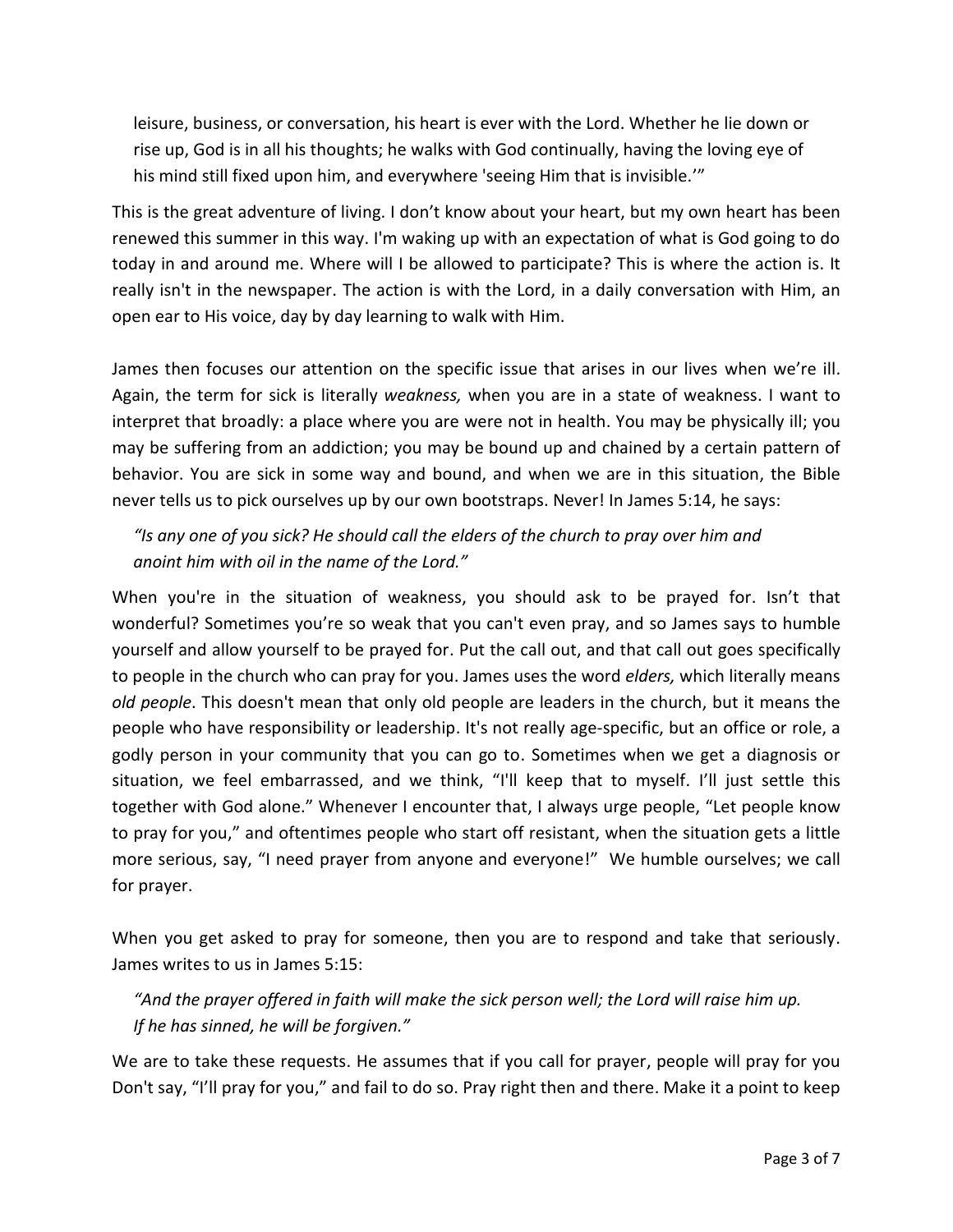that promise to that person and to God.

# E. M. Bounds says:

 "What the church needs today is not more machinery or better, not new organizations or more novel methods, but people whom the Holy Spirit can use— people of prayer, people mighty in prayer."

I love to watch this church move around the city and our communities and families in ministry to one another throughout the week. James says that the prayer offered in faith will make the sick person well and the Lord will raise him up. James imagines God as a prayer-hearing God. He will hear the prayer of faith; the sick will be made well. It may not happen instantaneously, but it may. Dr. Greg Wallace always reminds me that everyone gets healed in the end. God answers all of our prayers, and notice that God gets the credit. It is the Lord who raises people up; it is not our prayers, as though they are instruments of magic or powerful tools with their own independent authority. We pray to God, the God who hears, the God who raises people up. Andrew Murray says that when we come to God, when we stand in the gap for someone:

 "Each time, before you intercede, be quiet first, and worship God in His glory. Think of what He can do, and how He delights to hear the prayers of His redeemed people. Think of your place and privilege in Christ, and expect great things!"

When someone asks you to pray for them, just pause and worship God. Consider that you have audience with the Creator of the universe, the One who said, "Let there be light," and there was light; the One who said, "I will remove your sins as far as the east is from the west," and they are removed; the One who said, "I will pour out the wrath that hangs over the sins of the world, and I will pour it out on My Son, and it will be satisfied in three hours of theological darkness in wrath and it is finished." That's the One you are talking to. Come to Him and say, "Father, would You act in this situation and bring healing to this person? I bring my friend; I bring my spouse; I bring my family member, my colleague, to You. We come and we pray to You."

## R. A. Tory says:

 "Before a word of petition is offered, we should have the definite consciousness that we are talking to God, and should believe that He is listening and is going to grant the thing that we ask of Him."

Notice that James includes forgiveness within this prayer for healing. The Greek text of James 5:15, in the last clause, actually says: "*Even if the person has sinned, he will be forgiven*." It is one thing to pray for healing, but James also imagines here that situation where someone is locked up or chained with unforgiveness, and he says that you can even pray for that.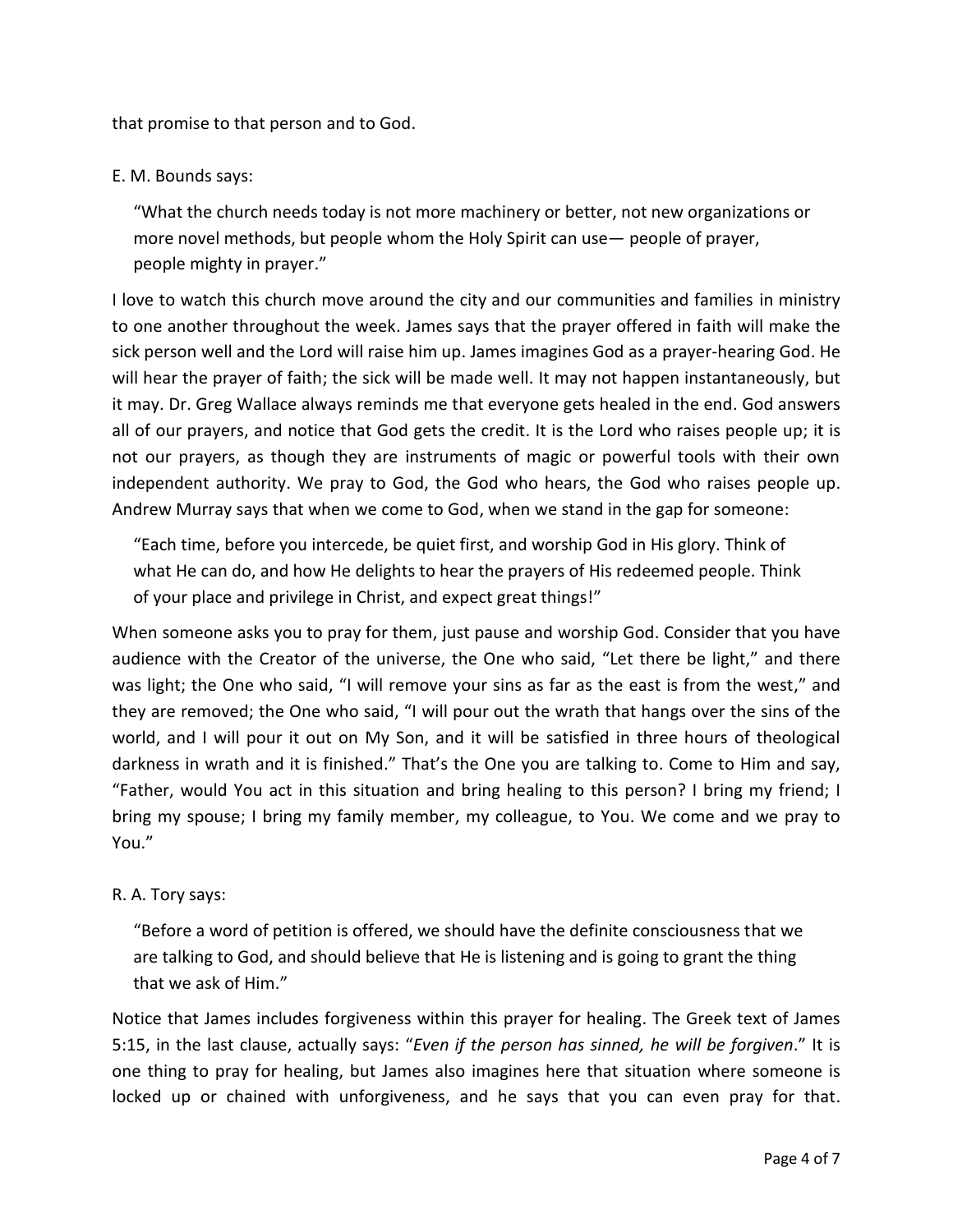Remember when Jesus healed a man who was paralyzed? He asked the crowd, "Which is easier to say, 'Take up your mat and walk, or your sins are forgiven'?" Jesus Christ can do both of these things. Sometimes it is the case that sickness and lack of forgiveness actually get merged together in people's lives. Lack of forgiveness can crush the soul. It's like a toxic venom. We come in the Name of Jesus Christ, and we offer the forgiveness that He Himself has purchased. James 5:16 says:

 *"Therefore confess your sins to each other and pray for each other so that you may be healed."*

It's a beautiful privilege to confess our sins to one another. If you don't confess your sins, the Bible says that is going to rot you out on the inside.

David says in Psalm 32:1-6 says:

 *"Blessed is he whose transgressions are forgiven, whose sins are covered. Blessed is the man whose sin the LORD does not count against him and in whose spirit is no deceit. When I kept silent, my bones wasted away through my groaning all day long. For day and night Your hand was heavy upon me; my strength was sapped as in the heat of summer. Then I acknowledged my sin to You and did not cover up my iniquity. I said, 'I will confess my transgressions to the LORD'-- and You forgave the guilt of my sin. Therefore let everyone who is godly pray to You while You may be found."* 

Confess your sins to one another; pray for one another, James urges us.

James motivates us with prayer in the last phrase of James 5:16. The NIV says:

*"The prayer of a righteous man is powerful and effective."*

I first heard this verse and learned it in the King James version which says:

*"The effectual fervent prayer of a righteous man availeth much."*

In the Greek of James 5:16, it is actually a little bit difficult to know which words modify which. What he clearly is saying is that the prayer of the righteous is extremely powerful. Different translations try to capture this in different ways. The real question is where does the word *effectual* go? Does it modify the prayer? Is it *effectual fervent prayer,* or is it just that the prayer of a righteous person is really effective? It doesn't matter a lot in the end. Either way you look at it, it just means praying to God is powerful, really powerful. It's not powerful because of the words. There are not sets of formulae that you need to learn. Its powerful because of the One you're talking to. God answers the prayer of a child; God answers the prayer of a parent; and James urges us that prayer is powerful because it speaks to God.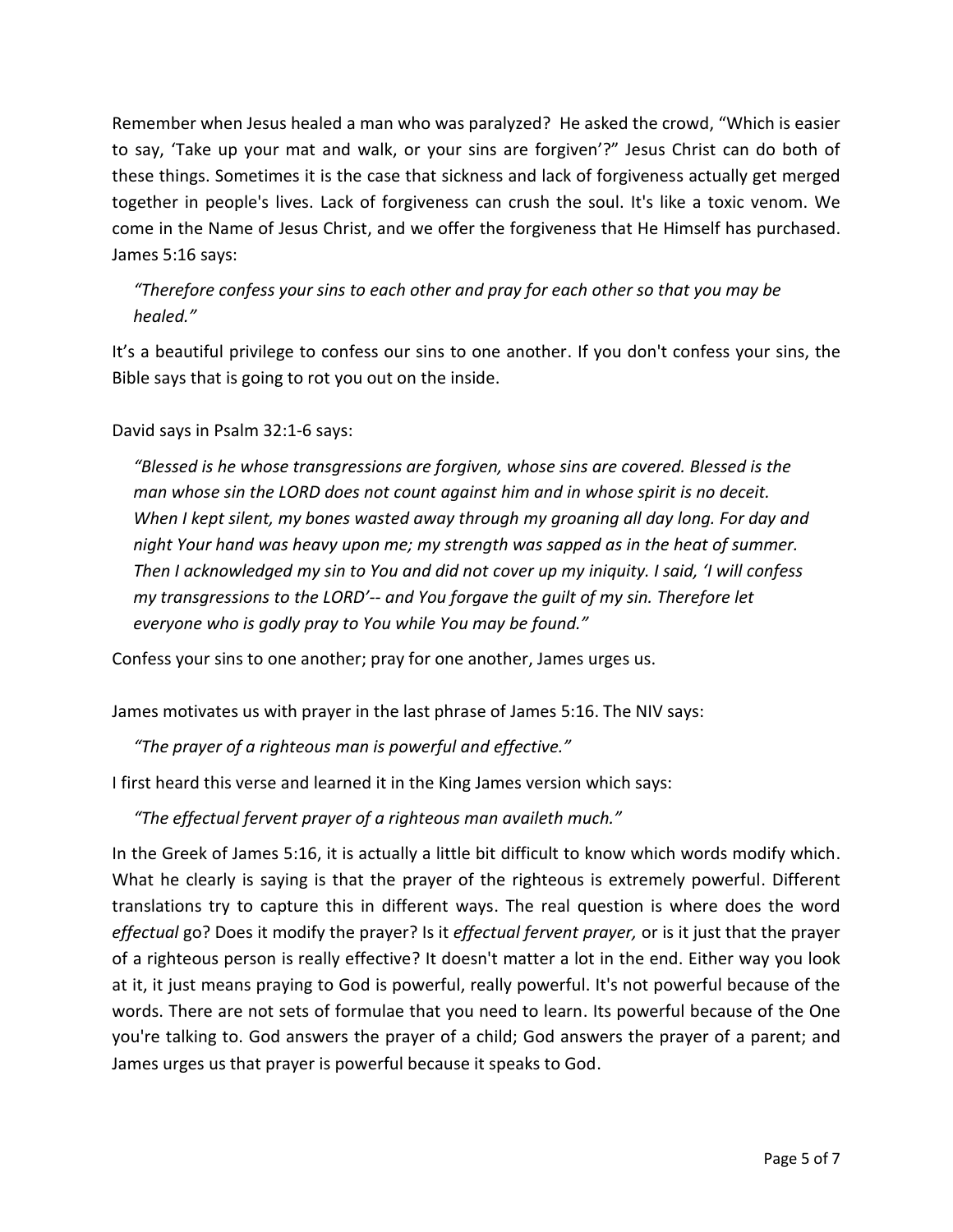### E. M. Bounds says:

 "Prayer is the greatest of all forces, because it honors God and brings Him into active aid."

### Martin Luther said:

"Prayer is not overcoming God's reluctance, but laying hold of His willingness."

I've experienced many answers to prayer this summer and in recent years, and when God answers your prayers, you are motivated to pray even more and more regularly. I've grown this summer. I hope you have. I have grown in praying more consistently to God daily, and I have been delighted to see how many prayers He answers within the scope of 24 hours. One prayer He answered for me last year was a 20-year prayer, and those are sweet of a different order. When I think of Kenwood, my mind goes to the first time I met Dan Doyle. He had about 60 tubes coming out of his body, and he was totally unconscious. We prayed for Dan for weeks. Dan had visited Kenwood just a handful of times, but we prayed for him and God raised him up and healed him and spared his life. Now Dan and his family are to such a blessing in this community of faith. God heard our prayers. My mind goes to the time that a group of us went to Rob and Angie's home to pray for Miles when he was in a difficult spot. We just laid our hands on him and anointed him with oil and prayed for this young man and just watched God have His hand on his life. God answers our prayers. There are people I've prayed for that God did not heal, but God has promised that He would raise us up. That is the word that God uses for resurrection, and all of those prayers are answered in the end.

Salome and I had the great privilege last week to go to very special place, JH Ranch, for a fatherdaughter experience of growing stronger in our own relationship and to the Lord. It was a very powerful time, one I can't recommend highly enough. There were 120 pairs of parents with a child. The students were 14, 15, and 16 years old. As soon as we stepped on the property of the ranch, we got the sense that this place was seriously prayed for. There was a heavy sense of God's presence there working. There are many stories I could share from this week.

The ending of the week was a time where the students, or their fathers or mothers, were given a chance to give a testimony in one minute or so. We were there gathered for worship, and there was a man sitting in the front row, and his high school age son was next to him. I had noticed this high school son all week. He was very tall and quiet, and I noticed that he was always looking down. I tried a couple of times to engage him in conversation, but he gave only one-word answers. The time opened for testimony, and to my great surprise, this quiet, tall, high school student was the first one to leap up to the stage area. He said, "I came here in a dark place. Though I'd grown up in church, my faith faltered and then became nonexistent. I